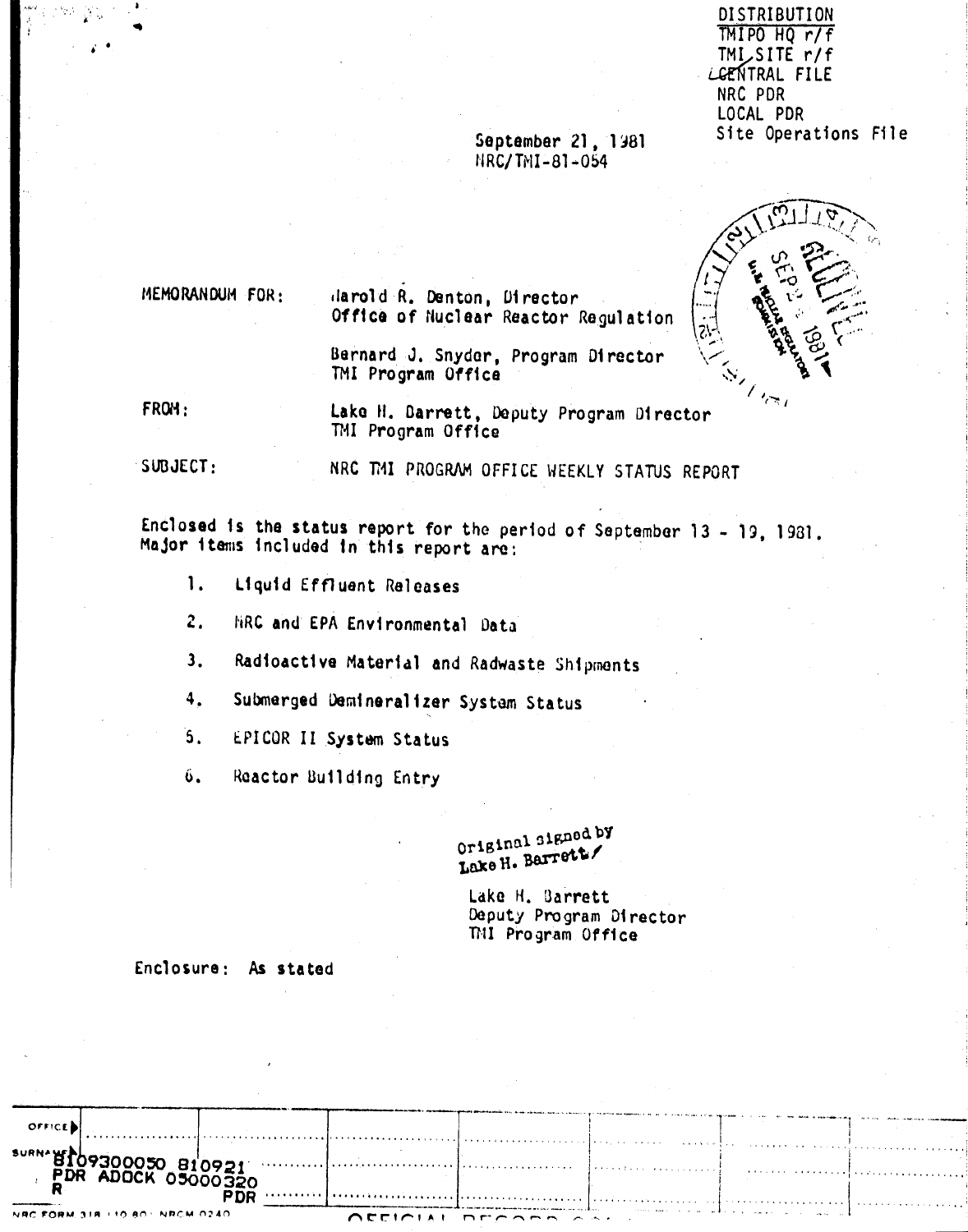Harold R. Denton Bernard J. Snyder

cc w/encl: **EDO OGC** Office Directors Commissioner's Technical Assistants NRR Division Directors NRR A/D's Regional Directors IE Division Directors **TAS EIS** TMI Program Office Staff (15) **PHS EPA DOE** Projects Br. #2 Chief, DRPI, RI DRPI Chief, RI Public Affairs, RI State Liaison, RI

|                                                      | $overice$ TMIPO $\sim$ | TMIPO | -TMI PO | TMIPO                                                      | <b>IMIPONUS</b> | TMI PO |  |  |
|------------------------------------------------------|------------------------|-------|---------|------------------------------------------------------------|-----------------|--------|--|--|
|                                                      |                        |       |         | MShandard Reome MShandary AFatano . RBellamy               |                 |        |  |  |
|                                                      |                        |       |         | $ 9/2/181 9/2/181 9/4/181 9/2/181 9/2/181 9/2/181 9/2/181$ |                 |        |  |  |
| C FORM 318 (10-80) NRCM 0240<br>OFFICIAL RECORD COPY |                        |       |         |                                                            |                 |        |  |  |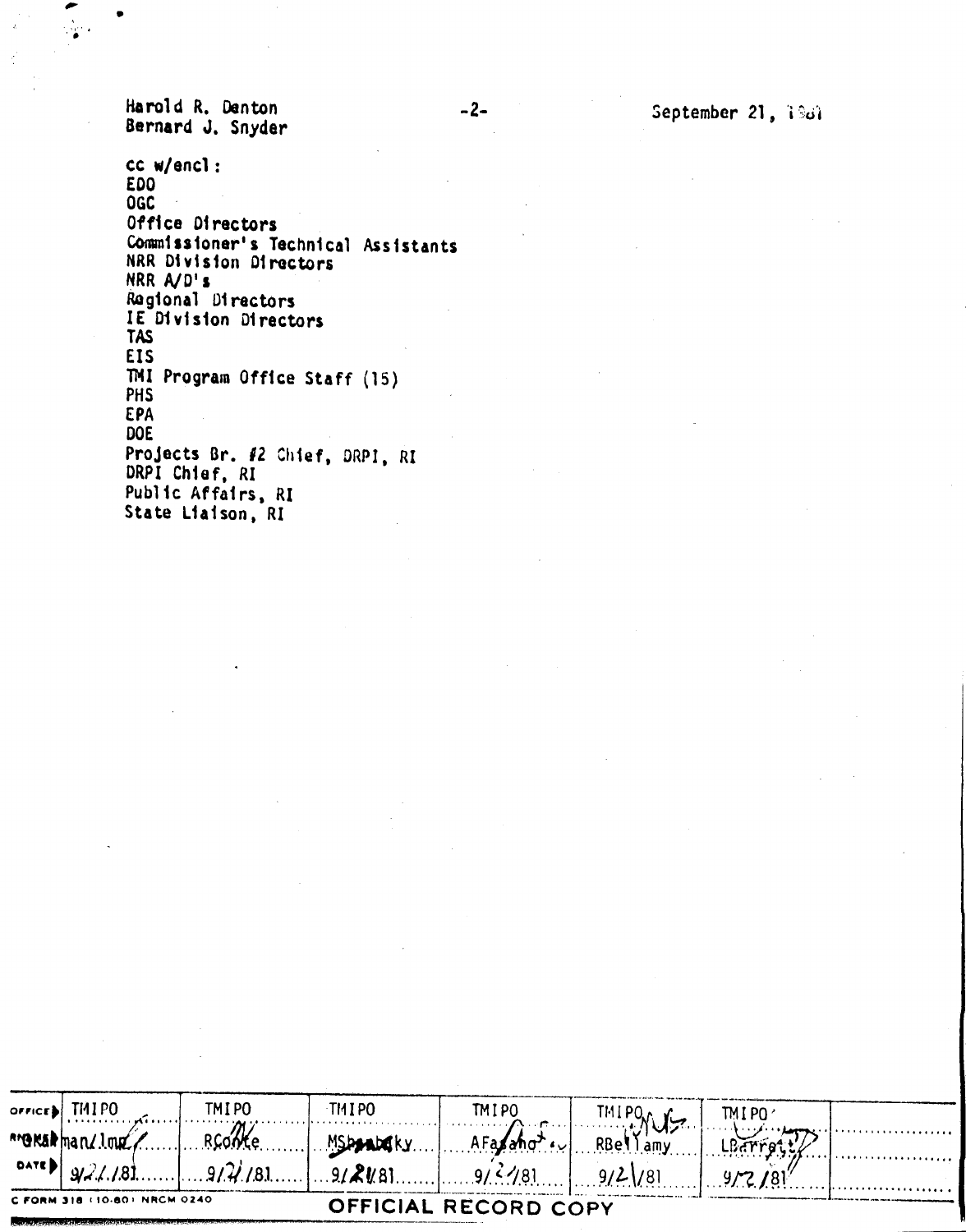## NRC TMI PROGRAM OFFICE WEEKLY STATUS REPORT

Week of September 13 - 19, 1981

## Plant Status

.  $\mathcal{L}_{\mathcal{A}}$ 

 $\ddot{\phantom{1}}$ ", ,  $\mathcal{L} \rightarrow \mathcal{L}$ 

> Core Cooling Mode: Heat transfer from the reactor coolant system (RCS) loops to reactor building ambient.

Available Core Cooling Modes: Decay hedt removal systems. Long term cooling "B" (once through steam generator-B).

RCS Pressure Control Mode: Standby pressure control (SPC) system.

Backup Pressure Control Modes: Mini decay heat removal (MOHR) system. Decay heat removal (DHR) system.

Major Parameters (as of 0500, September 18, 1981) (approximate values) Average Incore Thermocouples: 115°F<br>Maximum Incore Thermocouple: 136°F  $Maximum$  Incore Thermocouple:

RCS Loop Temperatures:

| Hot Leg     | 114°F | 117°F |
|-------------|-------|-------|
| Cold Leg(1) | 73°F  | 74°F  |
| (2)         | 74°F  | 74°F  |

RCS Pressure: 100 psig

Reactor Building: Temperature: 72°F<br>Water level: Eleva Elevation 291 ft.  $(8.5 \text{ ft. from floor})$ via penetration 401 manometer Pressure: ,-0.5 psig Concentration: 2.6 x 10-6 uCi/cc Kr-85 (Sample taken 9/3/81. Weekly reactor building air sampling has been discontinued while the sampling system is modified for continuous sampling capability.)

# Effluent and Environmental (Radiological) Information

1. Liquid effluents from the TMI site released to the Susquehanna River after processing, were made within the regulatory limits and in accordance with NRC requirements and City of lancaster Agreement dated February 27, 1980.

During the period September 11, 1981 through September 17, 1981, the effluents contained no detectable radioactivity at the discharge point although individual effluent sources which originated within Unit 2 contained minute amounts of radioactivity. Calculations indicate that less than 2 millionths (0.000002) of a curie of Cs-137 were discharged. This represents less than 0.00002% of the permissable total liquid activity as specified in Technical Specifications for operational commercial reactors.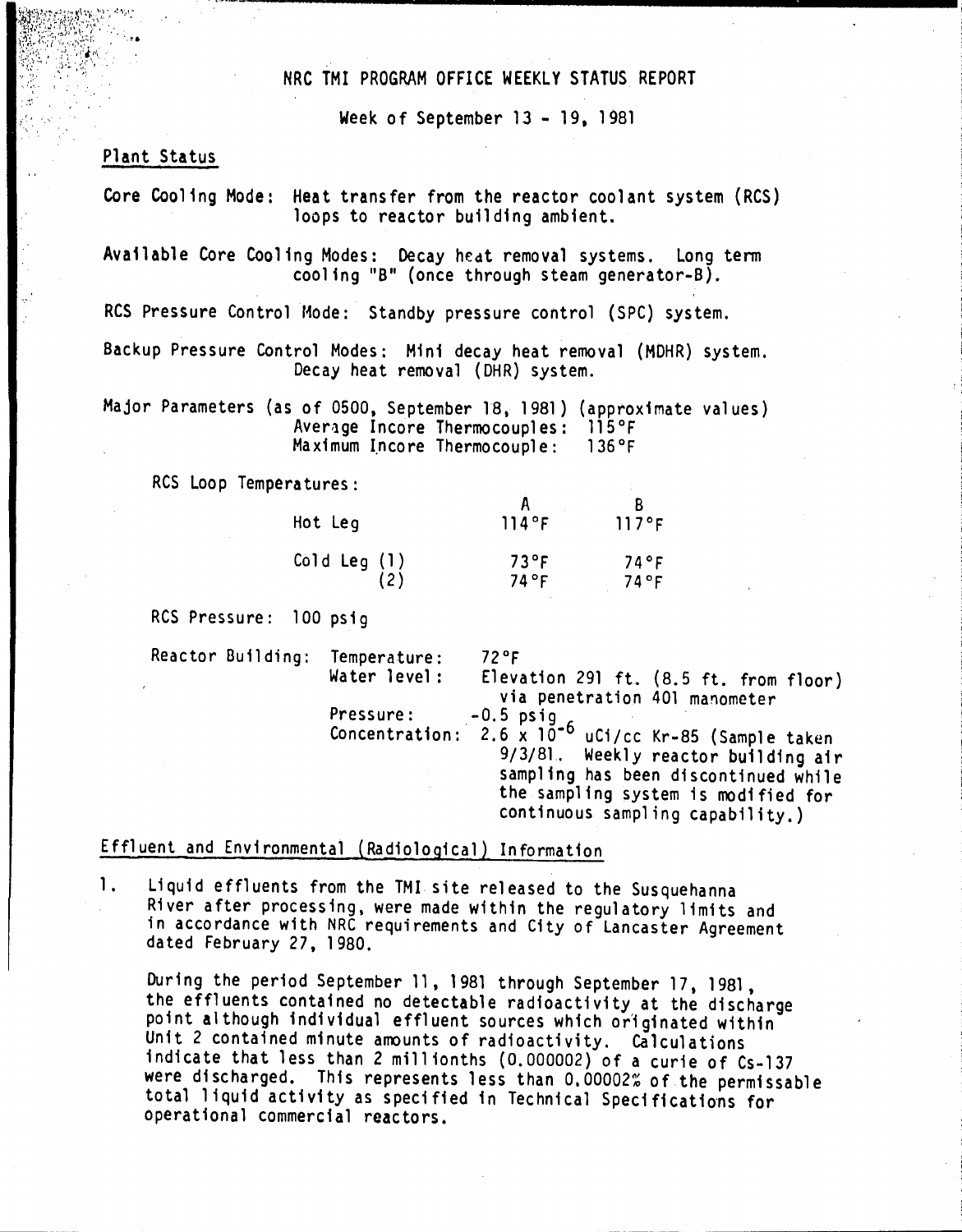- 2. Environmental Protection Agency (EPA) Environmental Data. Results from EPA monitoring of the environment around the TMI site were as  $follows:$ 
	- The EPA measured Kr-85 concentra $\text{10}$ ons (pCi/m<sup>3</sup>) at several environmental monitoring stations and reported the following resu1 ts :

| Location           | August 14 - August 28, 1981 |
|--------------------|-----------------------------|
|                    | (pCi/m <sup>3</sup> )       |
| Goldsboro          | 24                          |
| Observation Center | 29                          |
| Middletown         | 22                          |
| Yorkhaven          | 31                          |

All of the above levels of Kr-85 are considered to be background levels.

- No radiation above normally occurring background levels was detected in any of the samples collected from the EPA's air and gamma rate networks during the period from September 9, 1981, through September 17, 1981.
- 3. NRC Environmental Data. Results from NRC monitoring of the environment around the TMI site were as follows:
	- The following are the NRC air sample analytical results for the onsite continuous air sampler:

| Sample Period |  | $(uCl/cc)$ $(uCl/cc)$ |
|---------------|--|-----------------------|
|               |  |                       |

1-1 31

Cs-137

- September 9,1981 September 16,1981 <7.7 E-14 <7.7 E-14 HP-285
- 4. Licensee Radioactive Material and Radwaste Shipment.
	- On Monday, September 14, 1981, a 40 ml Unit 2 reactor coolant sample and a sample of radioactive material from a make-up filter were sent to Babcock and Wilcox (B&W), Lynchburg, Virginia.

#### Major Activities

. :

1.Submerged Demineralizer System (SDS). The intermediate level Reactor Coolant Bleed Tank (RCBT) water (approximately 4,000 gallons) in the SDS feed tanks was processed through the SDS zeolite vessels. The processing of this water was an operational check of the system following an outage for minor modifications. Except for a minor instrumentation malfunction in the fuel pool B cleanup system, the operational check revealed no problems.